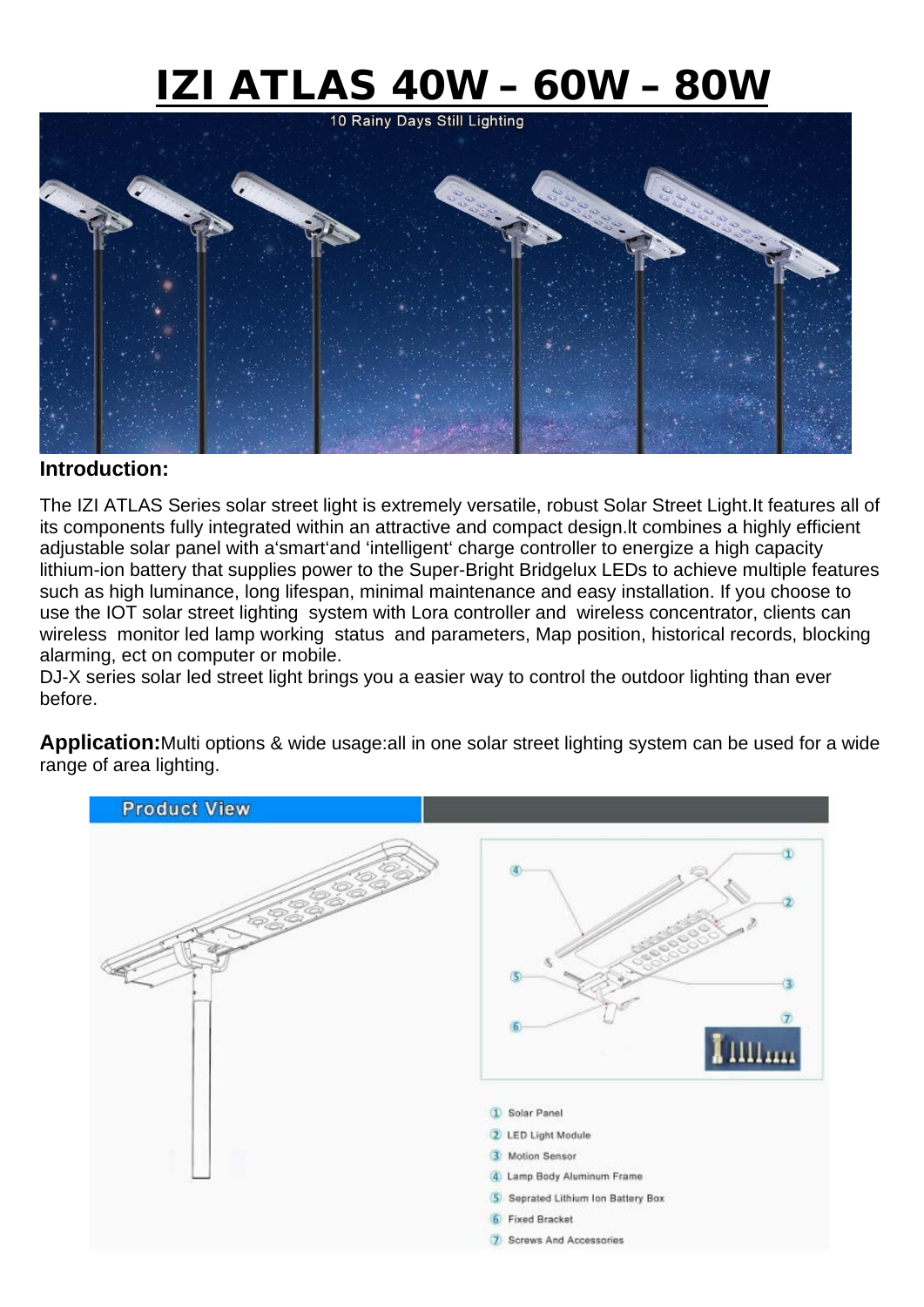## IZI ATLAS 40W – 60W – 80W

#### **Main Features:**

1. Long lifespan CATL LiFePO4 battery and high security--3000 life cycles (8-10 years), LiFePO4 safer than Li-on battery.No explosion and fire.

2. High quality LED Chip 160 lumen/W.

3. Lighting time: 10 Cloudy /rainy days still lighting

4. High quality die-cast aluminum: ultra-thin to anti-wind level: 70m/sec

5. Detachable Design ---Save after-services costs 30%, because Battery pack, LED panel, Solar panel are all separated , no need all to take away from pole, easily assemble and maintain.

6. 3 types of lighting mode which is set according to most customers feedback.

7. Working time: 12 hours/day, light+time+microwavse sensor control

| Model                                     |                      |                                                    |                |            |            |             | IziAtlas 20W   IziAtlas 30W   IziAtlas 40W   IziAtlas 60W   IziAtlas 80W   IziAtlas 100W |
|-------------------------------------------|----------------------|----------------------------------------------------|----------------|------------|------------|-------------|------------------------------------------------------------------------------------------|
| Mono<br>Solar<br>Panel                    | Efficiency           | >18%                                               |                |            |            |             |                                                                                          |
|                                           | Life                 | 25Years                                            |                |            |            |             |                                                                                          |
| Led<br>Light                              | Power                | <b>N/A 20W</b>                                     | <b>N/A 30W</b> | 40W        | 60W        | 80W         | <b>N/A100W</b>                                                                           |
|                                           | Color Temp.          | 3500-6500K                                         |                |            |            |             |                                                                                          |
|                                           | Led Chip             | bridgelux                                          |                |            |            |             |                                                                                          |
|                                           | Luminums<br>Flux(Im) | 140lm/w-160lm/w                                    |                |            |            |             |                                                                                          |
|                                           |                      | 2800-3200                                          | 4200-4800      | 5600-6400  | 8400-9600  | 11200-12800 | 14000-16000                                                                              |
|                                           | Life                 | ≥50000hrs                                          |                |            |            |             |                                                                                          |
| <b>CATL LiFePO4 Battery</b><br>Life Cycle |                      | >3000Cycles                                        |                |            |            |             |                                                                                          |
| Intelligent Controller                    |                      | MPPT Charging, Microwave Sensor                    |                |            |            |             |                                                                                          |
| <b>Working Teme</b>                       |                      | 12 hours/day, light+time+microwaves sensor control |                |            |            |             |                                                                                          |
| Charging Temp.                            |                      | 0°C~60°C                                           |                |            |            |             |                                                                                          |
| Discharging Temp.                         |                      | $-20^{\circ}$ C $-60^{\circ}$ C                    |                |            |            |             |                                                                                          |
| Storage Temp.                             |                      | 0°C~45°C                                           |                |            |            |             |                                                                                          |
| <b>Height Of Pole</b>                     |                      | $3-4M$                                             | $4 - 5M$       | 5-6M       | $6 - 7M$   | 7-8M        | 8-9M                                                                                     |
| Distance Of Pole                          |                      | $<$ 15 $M$                                         | <20M           | $<$ 20 $M$ | $<$ 20M    | $<$ 25M     | $<$ 25M                                                                                  |
| Products Size:                            |                      | 700*381*85                                         | 830*381*85     | 937*381*85 | 937*381*85 | 1172*381*85 | 1455*381*85                                                                              |
| <b>Gross Weight</b>                       |                      | 7.0 <sub>kg</sub>                                  | 11.5kg         | 13.0kg     | 14.5kg     | 18.0kg      | 22.5kg                                                                                   |
| Pole Diameter                             |                      | 50-60mm                                            |                |            |            |             |                                                                                          |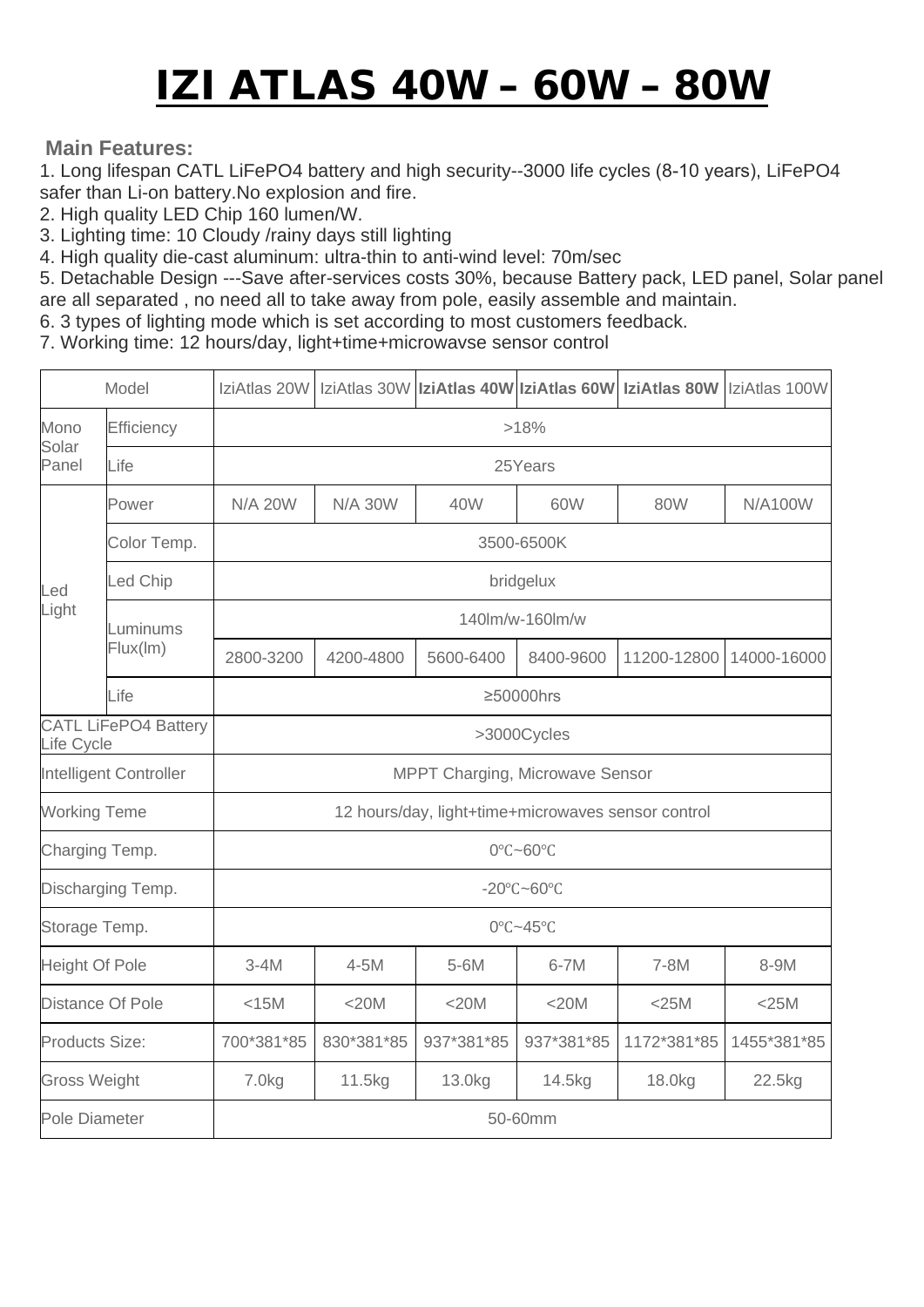### IZI ATLAS 40W – 60W – 80W

Bridgelux High Efficiency LED Chip LED Luminous Efficiency:160 Im/w